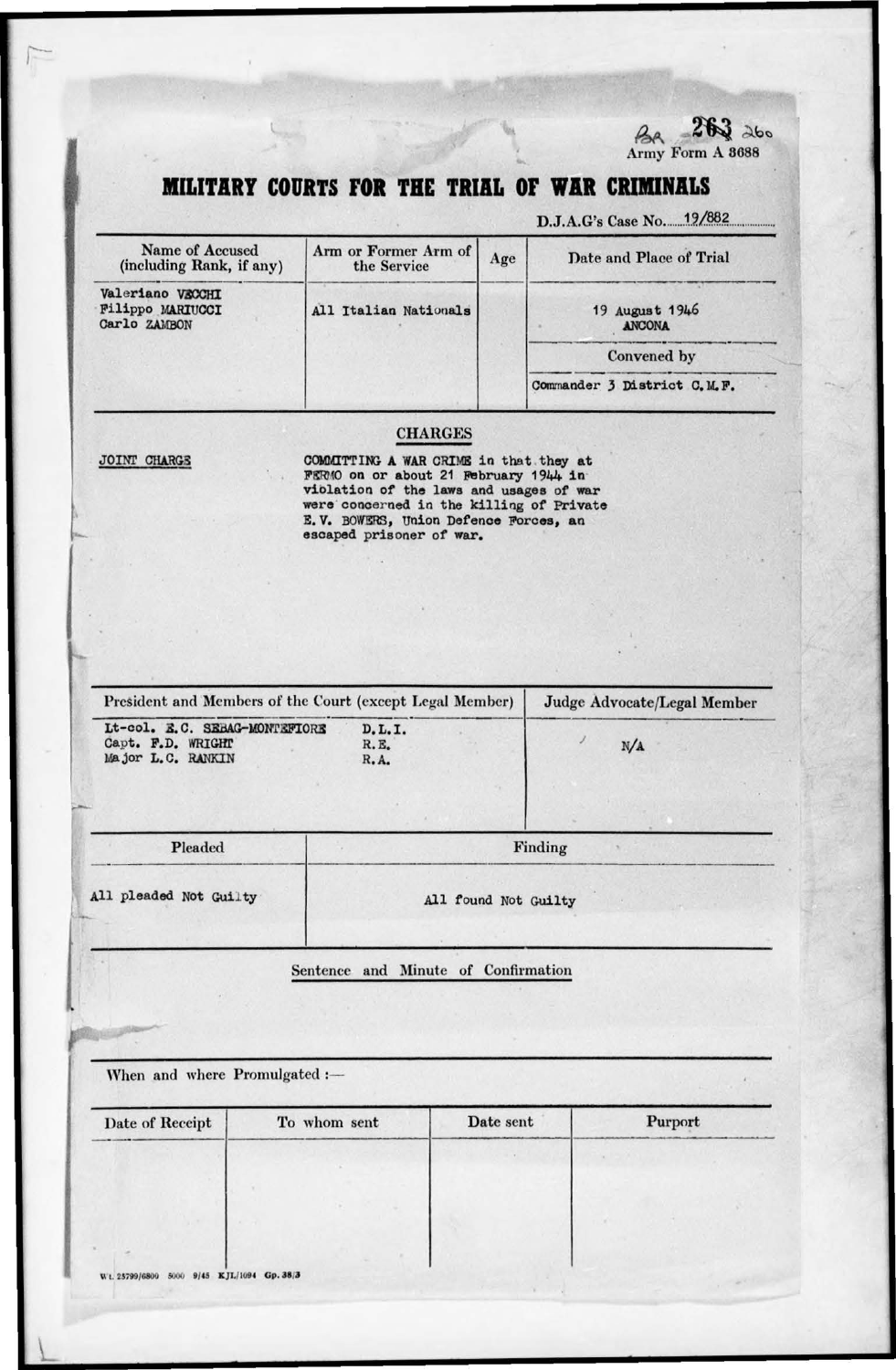Bx 261 261

MILITARY COURT FOR THE TRIAL OF WAR CRIMINALS.

| <b>ACCUSED</b>                      | Korean Guard FUMIMOTO Tetsuichi<br>in the service of the Imperial Japanese Army<br>att 140 Coy R.I.A.S.C. (Tipper)                                                                                                                                                                                                                                                                           |
|-------------------------------------|----------------------------------------------------------------------------------------------------------------------------------------------------------------------------------------------------------------------------------------------------------------------------------------------------------------------------------------------------------------------------------------------|
| <b>PLACE &amp; DATE</b><br>OF TRIAL | Singapore 23 August $46$ .                                                                                                                                                                                                                                                                                                                                                                   |
| COURT<br><b>CONVENED BY</b>         | Commander Singapore District.                                                                                                                                                                                                                                                                                                                                                                |
| PRESIDENT                           | Lt-Col. E.N. BLACKLOCK K.O.S.B. Solicitor.                                                                                                                                                                                                                                                                                                                                                   |
| <b>MEMBERS</b>                      | Major F.G. FORTESCUE General List.<br>Capt. H. HUGHES<br>R.A.S.C.                                                                                                                                                                                                                                                                                                                            |
| <b>CHARGE</b>                       | Committing a War Crime in that he at POW Camps<br>situated at and in the neighbourhood of Krian<br>Krai in Siam, between the 1st day of June 43<br>and the 1st day of March 44, when a member of<br>the staff of the said several camps, in<br>violation of the laws and usages of war, did<br>ill-treat British Ps0W interned in the said<br>several camps causing them physical suffering. |
| PLEA                                | Not Guilty                                                                                                                                                                                                                                                                                                                                                                                   |
| FINDING                             | Guilty                                                                                                                                                                                                                                                                                                                                                                                       |
| <b>SENTENCE</b>                     | 23 August 46 To suffer death by hanging.                                                                                                                                                                                                                                                                                                                                                     |
| <b>CONFIRMED</b>                    | By Commander Singapore District.<br>27 September 46<br>Sentence commuted to one of<br>10 years imprisonment.                                                                                                                                                                                                                                                                                 |
| PROMULGATED                         | 28 November 46                                                                                                                                                                                                                                                                                                                                                                               |
| REMARKS                             |                                                                                                                                                                                                                                                                                                                                                                                              |

DISPOSAL OF<br>PROCEEDINGS

 $12.8$ 

JAG of the Forces..........

DJAG SEALF<br>Case No. 65110 JAG.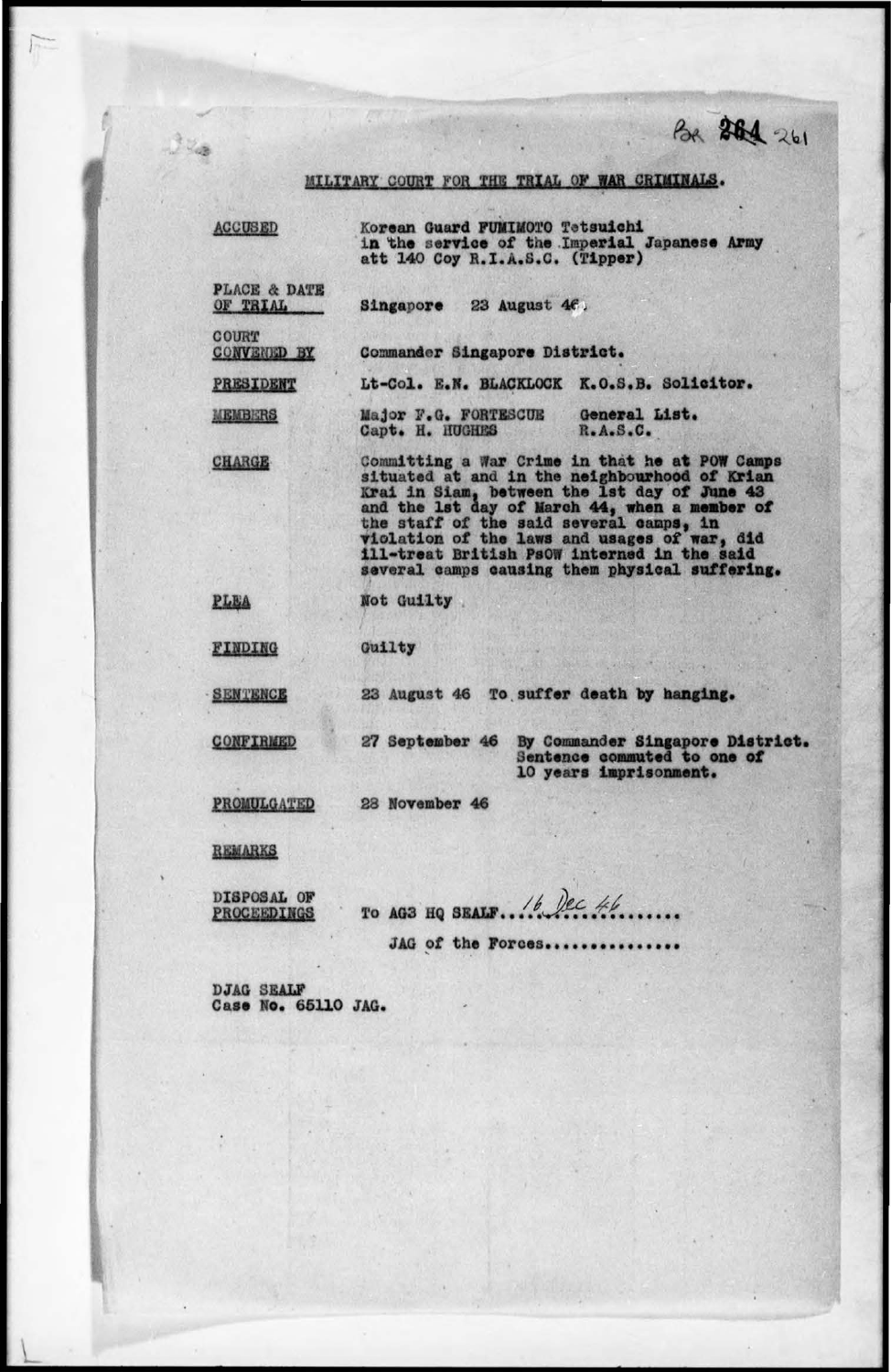## **ABSTRACT OF EVIDENCE**

In the case of

FUMIMOTO Tetsuichi - Korean Guard

During the period covered by the charge the<br>Accused was a Guard in P.O.W. Camps at and near KRIAN KRAI. The main Camp at KRIAN KRAI was at the 250 Kilo<br>nark, there was a working Camp nearby (apparently at<br>248 kilo), and according to the evidence there were also camps at 230 Kilo and 239 Kilo. 230 Kilo was formerly known as 211 Kilo and was situated at or near NOMCHANYAI. The Accused appears to have been a Guard in this Camp during June and part of July 1943. About 15 July 1943 a party of between 120 and 130 British<br>Ps.W. was sent from 230 (otherwise 211) Kilo Camp to 250 Kilo Camp at KRIAN KRAI from whence it proceeded to a working camp nearby. The Accused was in charge of this party and was the senior Korean Guard in the Camp. He appears to have boen stationed at 240 Kilo but froquently went over to a nearby camp at 238 Kilo.

The evidence shows that he was ill-disposed towards Ps.W. whom he frequently mal-treated. His attitude is indicated by the statement attributed to<br>him in the affidavit of Capt. T.F. ELLIS - "I am only a poor yellow coolie, you are haughty British Officers,<br>but you are now my prisoners and I can do just what I<br>like to you". The evidence shows a general course of ill-treatment on the part of the accused, of which the following are some outstanding instances.

The Accused would allow only a very small number of sick to be excused work and in defiance of medical advice would send sick men to work. It is stated that on one occasion he insisted that a P.O.W. named L/Cpl. PAYNE, of the Royal Signals, who was suffering from Malaria, Dysentery and Beri-Beri should go, to work although he was unable to walk. He crawled on his hands and knees to the place of work. The engineer in charge saw that he was unfit to do anything and let him lie in the shade all day. He then crawled back to his quarters, a distance of about 300 yards, and died during the night.

Evidence relating to this incident is con-<br>tained in the Affidavits of Lt. B.G. BROWN, Signalman R.W. HUZZARD and L/Cpl. W.J. WALKER.

One day at 230 Kilo Camp the Accused beat Lt. STEWART, F.M.S.V.F. across the back with a bamboo alleging that he was not working hard enough.

Evidence of this assault is contained in the Affidavit of Major S.E. SKEY, and hearsay evidence is contained in the Affidavit of Lt. T.R. MILES who states that he was personally told of the incident by Lt. STEWART.

The Accused is said to have beaten Capt SHARPE with his fists and kicked him. The incident occurred<br>at a detachment Camp of 248 Kilo and is said to have<br>been caused by Capt. SHARPE returning wrong numbers on

 $\dot{z}$ .

ı.

3.